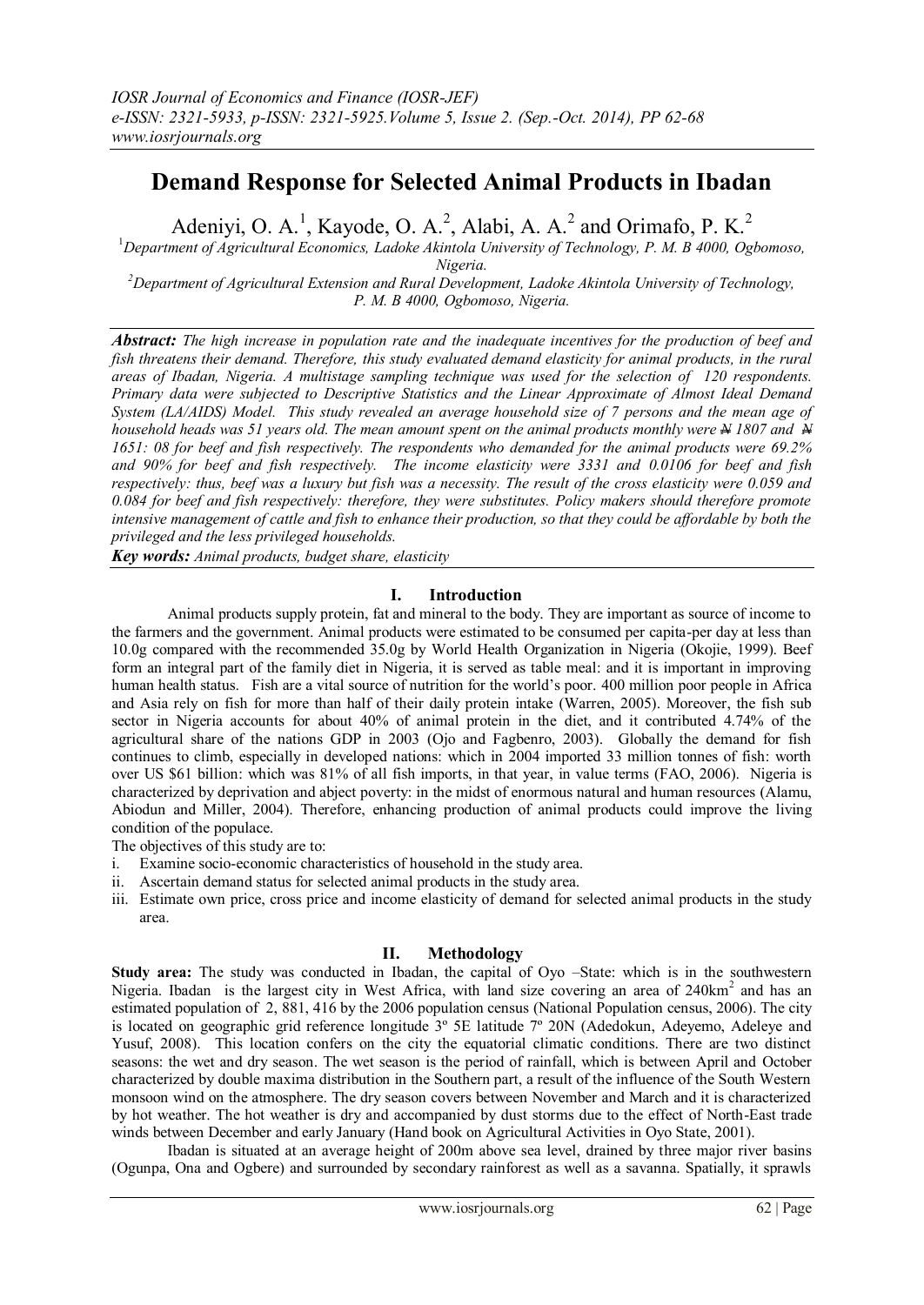over a radius of 12-15 km and experiences a mainly tropical climate with an estimated annual rainfall of about 1250 mm (UNCHS/UNEP, 1997). Average daily temperature ranges between  $25^{\circ}$ C and  $35^{\circ}$ C. The climate in the city favours the cultivation of crops like maize, yam, cassava, millet, rice, plantain, cocoa tree, palm tree and cashew. It consists of 11 Local Government Areas. It is an important commercial centre and it comprises of different socio-economic and cultural backgrounds.

# **Sampling procedure and sample size**

A multistage sampling technique was used for the selection of the household heads. The first stage involved the purposive sampling of 3 Local Government Areas from the rural areas of Ibadan, namely Egbeda, Oluyole and Ona-ara. The second stage involved random sampling of wards from each of the 3 Local Government Areas. The third stage was the systematic sampling of household heads. For the purpose of analysis, 120 respondents were interviewed.

# **Source of data analysis**

The data used were mainly primary: these were obtained through the use of a well-structured questionnaire and interview schedule. This was employed to make enquiries on socio-economic characteristics of the household.

## **Analytical tools and procedure**

The tools and procedure that were employed elucidated the objective of the study: this includes the following. **Descriptive Statistics**

Descriptive Statistics were employed. They are the mean, percentages and frequency distribution. These were used as tools to describe preferential characteristics and socioeconomic information of the individual and household selected for the survey.

# **Linear approximate of almost ideal demand system model**

The Linear Approximate AIDS (LA/AIDS) that uses Stone (expenditure) share weighted price instead of the nonlinear general price index of full AIDS model is used to estimate the demand system (Deaton and Muellbauer, 1980). The relationship of consumers' income and prices of different items to the portion of total expenditure can be expressed as:

W<sup>i</sup> = a<sup>i</sup> + b<sup>i</sup> ln (M/P\*) + ∑Yijln P<sup>j</sup> + EV + U<sup>i</sup> …………………(1) For;  $i = 1, \ldots, \ldots, 2$  (animal products) items.  $j = 1$  (animal products) groups. Where;  $W_i$  = budget share of item i,  $a_i =$  average value of the budget share of item i in the absence of price and income effects,

 $b_i$  = effects of real income on the budget share of item i,<br>  $Y_{ii}$  = effects of the prices of items in group j on the budget

 $Y_{ij}$  = effects of the prices of items in group j on the budget share of item i,  $M =$  total expenditure on the group of items being analyzed.

total expenditure on the group of items being analyzed,

 $P_i$  = weighted average price of items in group j,<br>  $V =$  vector of other independent variables

vector of other independent variables,

 $E =$  coefficient of other independent variable,<br> $P^* =$  orice index approximated by Stone price

- price index approximated by Stone price index,
- $U =$  error term

Given equation (1), any AIDS model that uses Stone's price index, which is called the Linear Approximate AIDS (Alston and Green, 1990).

Therefore in equation 1

 $lnP =$ lnPj………………………………… (2)

Where:

 $W_i$  = the budget share of j group,

 $P_j$  = the average price (expenditure) of j group<br>M/P could be defined as a proxy for real income

could be defined as a proxy for real income.

Thus, equation (1) can be expressed as:

W<sup>i</sup> = a<sup>i</sup> + b<sup>i</sup> logm + ∑Yij logP<sup>i</sup> + EV + U…………………….(3)

For;  $i = 1, \ldots, \ldots, 2$  (animal products) items.

 $j = 1$  (animal products) groups.

 $M = M/P$ , the proxy for the income

Theoretical inconsistencies could be avoided by placing the following restrictions on the AIDS model:

i.  $\sum Y_{ii} = O$ ; this is known as the homogeneity restriction, and

ii. from equation (4),  $\sum a_i = 1$  and  $\sum b_i = O$ ; these are known as the addivity restrictions.

Moreover, income elasticity and own price elasticity were computed from LA/AIDS model by using the following formulae (Olayemi and Olayide, 1981; Umo,1994).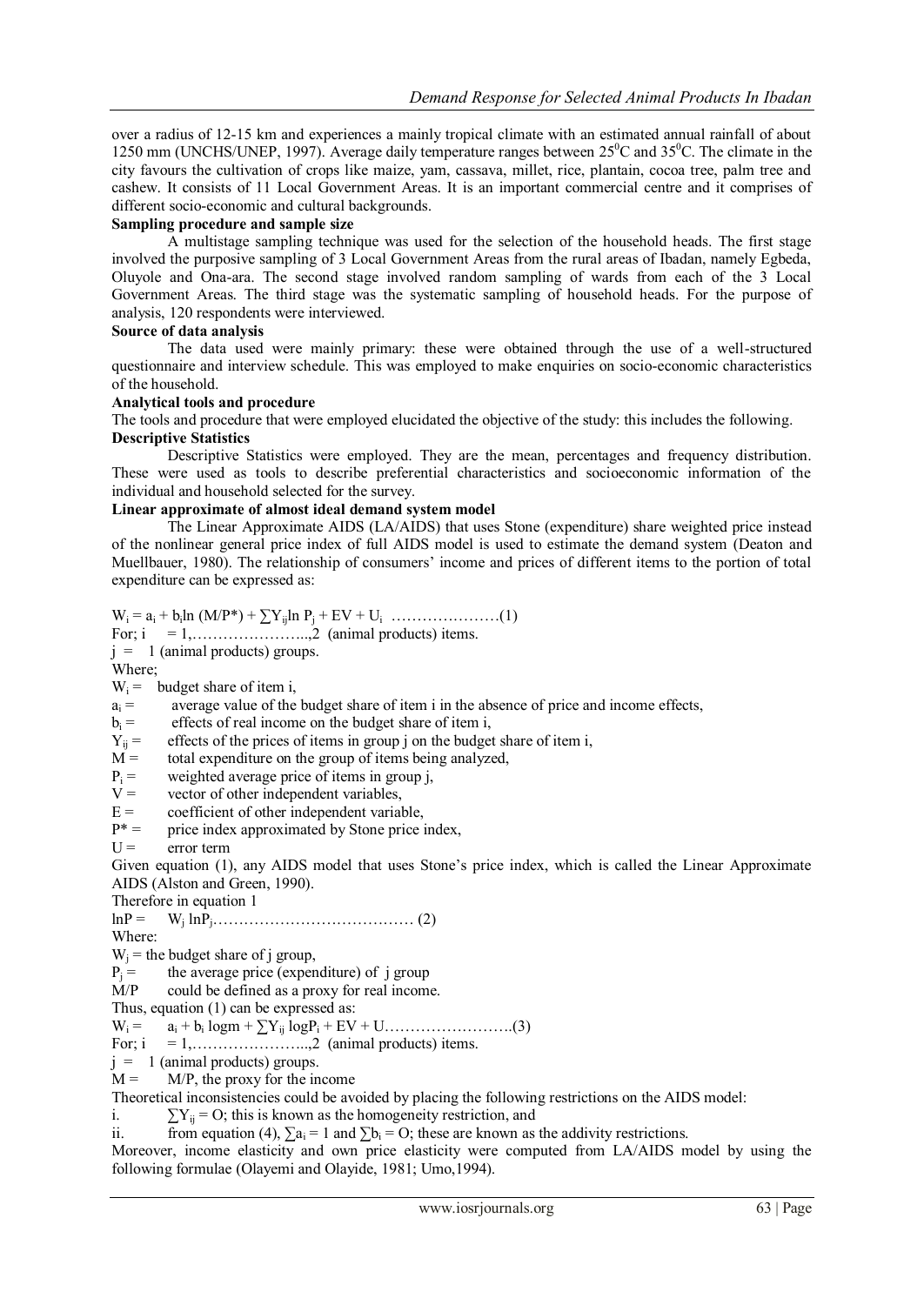Income elasticity (e<sub>ij</sub>) =  $\frac{W_i}{2M}$  •  $\partial$  $\partial$ *ij i Y w i ij w Y* ……………………….. (5)

Where;

*ij i Y w*  $\partial$  $\frac{\partial w_i}{\partial x}$  (First partial derivatives of Y<sub>ij</sub> with respect to w<sub>i</sub>)

 $Y_{ij}$  = Geometric mean of income of the household (total monetary contribution to household expenditures)  $w_i$  = Geometric mean of budget share (dependent variable)

 $\partial w_i$  = Partial change in budget share of animal products.

 $\partial Y_{ij}$  = Partial change in income of the household (total monetary contribution to household expenditure)

Own price elasticity (e<sub>ij</sub>) = 
$$
\frac{\partial w_i}{\partial P_{ij}} \bullet \frac{P_{ij}}{w_i}
$$
 ....... (6)

Where *ij i P w*  $\partial$  $\frac{\partial w_i}{\partial n}$  (First partial derivatives of P<sub>ij</sub> with respect to w<sub>i</sub>)

 $P_{ii}$  = Geometric mean of own price of animal products.

 $w_i$  = Geometric mean of budget share (dependent variable)

 $\partial w_i$  = Partial change in budget share of animal products.

 $\partial P_{ij}$  = Partial change in own price of animal products.

Cross price elasticity  $(e_{ii})$  =

 $\bullet$  $\partial$  $\partial$ *ij i K w i ij w K* ……………………………………….. (7)

Where

*ij i K w*  $\partial$  $\partial$ (First partial derivatives of  $K_{ij}$  with respect to  $w_i$ )

 $K_{ij}$  = Geometric mean of price of each of the other animal products.

 $w_i$  = Geometric mean of the budget share (dependent variable)

 $\partial w_i$  = Partial change in budget share of animal products

 $\partial K_{ij}$  = Partial change in price of each of the other animal products

# **III. Results**

# **Socio economic characteristics of the entire household members**

Table 1revealed the definition of independent variable used in LA/AIDS model. Table 2 revealed the socioeconomic characteristics of the household head (respondents).

**Age:** The mean age of household heads was 51 years.

**Educational status:** Household heads that had no formal education were 1.70% of the respondents: while those that had formal education were 98.3% of the respondents of the study. Amidst this: 22.5%, 51.2% and 24.2% had primary, secondary and tertiary education respectively: These were deduced from the number of years they spent at school.

**Monthly income:** The household heads with a monthly income of less than  $\mathbb{N}$  25,001 were over 84% of the respondents. The mean monthly income of the household heads in this study was  $\frac{N}{N}$  17,314.

**Major occupation:** The majority of the household heads interviewed were artisans: these accounted for 57.4% of the respondents: this consist of mechanics, bricklayer, tailors, to mention a few. However, those whose major occupation was trading were only 18.4%: while 24.2% of the respondents were civil servants.

**Secondary occupation:** About 55% of the household head's had no secondary. Artisan makes 37.2% of the respondents.

**Sex:** Majority **(**99.2%) of the household heads were males: while the remaining 0.80% were females. The female household heads in this study were widows.

In table 3, the socio economic characteristics of the entire household members were stated.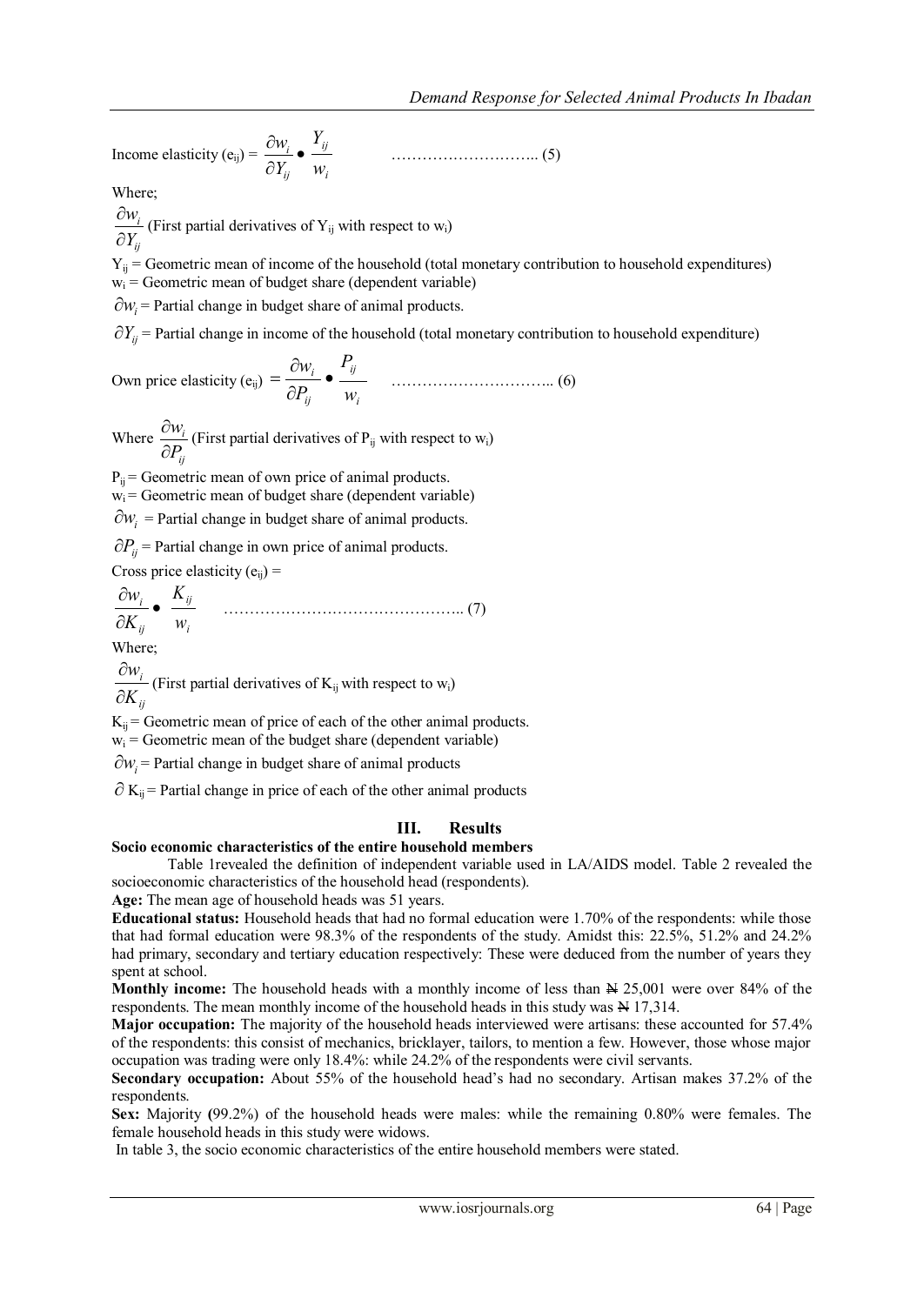**Household size:** The household with a number of (between  $2 - 6$ ) 56.4% had the highest percentage. The average household size was seven.

**Total monthly monetary contribution to household expenditure:** Total monthly monetary contribution to household expenditure is the summation of monthly income of household heads, monthly income of wives and total monetary contribution of other household members to household expenditure. The mean of the total monthly monetary contribution to household expenditure was N26, 122.500. Maximum total monetary contribution to household expenditure was  $\mathbb{H}160,000$  while the minimum total monetary contribution to household expenditure was  $N1200$ .

## **Demand status of animal products**

Table 4 shows the demand status of animal products.

**Beef:** About sixty-nine percent of the respondents demanded for beef: while 30.8% did not demand for it. **Fish:** Ninety percent of the household demanded for fish: while10% had no preference for fish.

#### **Amount spent on animal products**

Table 5 revealed monthly price of animal products.

**Beef:** About 69% of the household demanded for beef. Majority of the household spent between  $\frac{M}{1,201}$  to  $\frac{M}{1,201}$ 2,200 on it monthly. This amounts to 40.8% of the household. The mean price was  $\overline{N}$  1,807 per month.

**Fish:** Ninety percent of the household demanded for fish. Expenditure on fish was up to above  $\cancel{N}$  4 500 per month: while the mean price was  $\cancel{\text{H}}$  1 651 monthly.

#### **Elasticity for animal products**

Table 6 revealed the elasticity for animal products

#### **Income elasticity of animal products**

The income elasticity of beef and fish were 3311 and 0.0105 respectively.

# **Own price elasticity of animal products**

The own price elasticity of beef was 0.134. The result of this study revealed that fish had own price elasticity of -0.0482.

#### **Cross price elasticity of animal products**

The cross price elasticity was shown for animal products.

The budget share of beef (BS\_BEEF) had cross price elasticity with the price of fish. The cross price elasticity was 0.0592. The price of beef (PR\_FISH) had cross price elasticity with respect to the budget share of fish (BS\_FISH). The value of the cross price elasticity of PR\_BEEF with respect to BS\_FISH was 0.0837.

#### **IV. Discussions**

The household heads in the study were grown-up adults, who could still contribute immensely to the economy. Their high literacy level could encourage the acceptability of innovation and help in the choice of the best animal products. The respondents were majorly low income earners. Income plays a vital role in the expenditure level of an individual. The income of an individual tends to dictate his level of demand or change in taste for alternative goods (Amao, Oluwatayo and Osuntope, 2006). Therefore, majority of the household could not been able to afford animal products due the expensiveness. The respondents engage themselves in productive ventures.

The result of this study that, household size of 7 was the average household size in Nigeria has been confirmed (Bongaarts,2001). This result revealed the inadequacy of the effort of the USAID (United States Agency for International Development), PPFN (Planned Parenthood Federation of Nigeria) and the Nigeria government towards proper family planning in Nigeria. The mean of the total monthly monetary contribution to household expenditure was  $\frac{126}{122.500}$ . This is not economically advantageous for optimum livelihood of the average family size of 7. Maximum total monetary contribution to household expenditure of  $\text{H160,000}$  versus the minimum total monetary contribution to household expenditure of  $\frac{1}{2}1200$ : indicated that there was very large gap between the poor and the rich. It was confirmed that, income inequalities had increased in Nigeria (Tonny, 2007). The demand for beef and fish were very high. Beef and fish took a large part of the household expenditure.

Elasticity refers to the responsiveness of a dependent variable to a given change in an independent variable [14]. For the purpose of this study, elasticity can therefore be referred as the responsiveness of the budget share of animal products to changes in any of the variables that affect demand. Income elasticity, own price elasticity and cross price elasticity of animal products were computed and discussed in this section.

Income elasticity measures the degree of responsiveness of household demand for animal products with respect to one percent change in household income (Umo, 1994). The income elasticity of beef was 3311 this was an indication that beef was a luxury good this may be because of the expensiveness of the beef. The income elasticity for fish was 0.0105. This was an indication that fish was a necessity.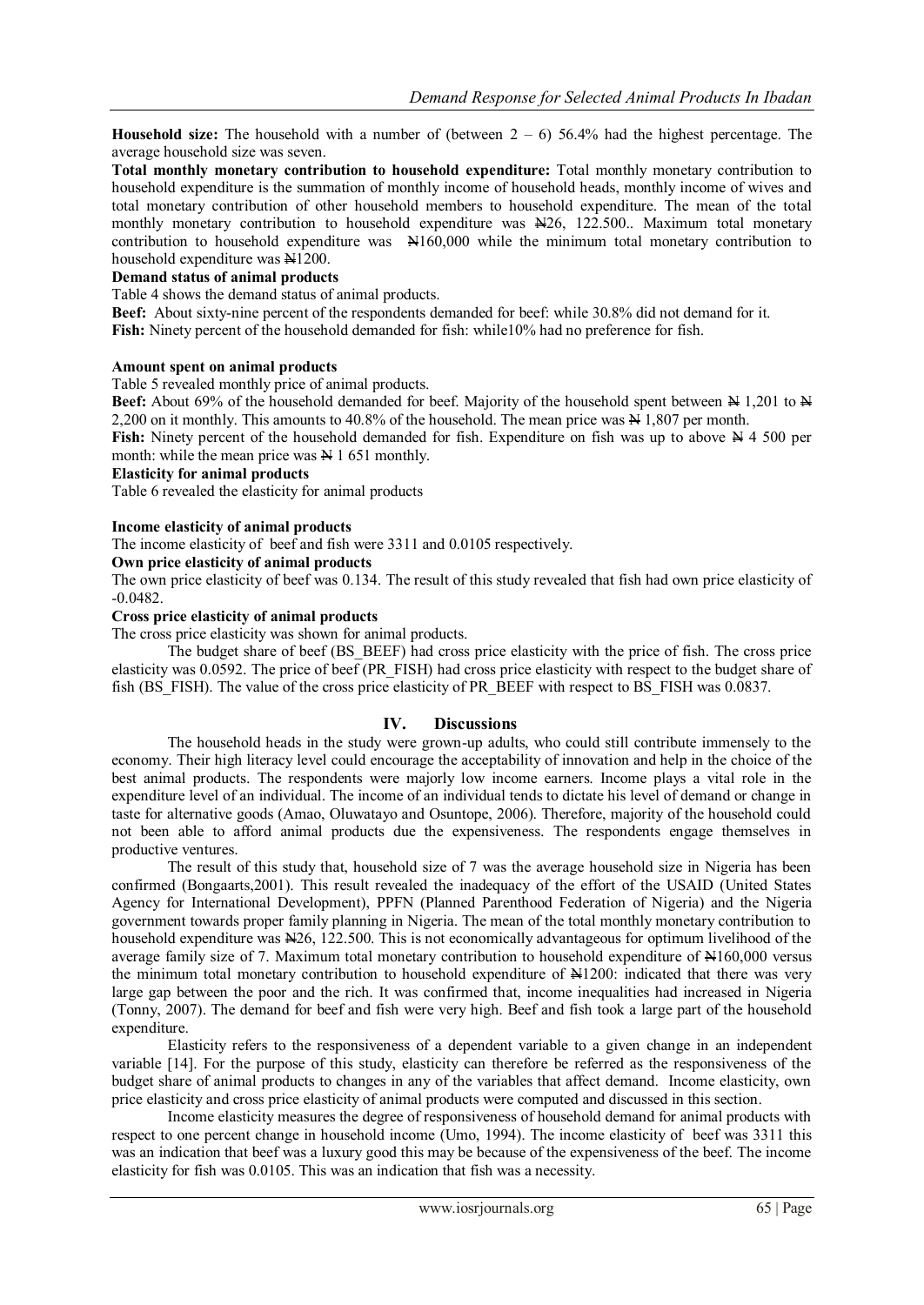Own price elasticity can be defined as the responsiveness of the budget share of a product to a change in price of the same product (Umo, 1994). The own price elasticity of beef was 0.134. The own price elasticity for beef was positive and less than 1. The demand here was own price inelastic. This implies that, a change in the price of beef brought about a less than proportional change in their share of budget. The result of this study revealed that fish had own price elasticity of -0.0482. This suggested that a 1% change in the price of fish evoked 0.04% demand of fish in the opposite direction. Cross price elasticity is the responsiveness of budget share of a commodity to the changes in the price of another commodity (Umo, 1994). The sign of cross price elasticity indicate whether the combination was complementary to or substitute for the other (Tanko, 1994).

The budget share of beef (BS\_BEEF) had cross price elasticity with the price of fish. The cross price elasticity was 0.0592. The positive sign suggest that, fish and BS\_BEEF be for substitutes for the other. It also implies that, a 1% change in the price of the fish evoked 0.05% change in BS\_ BEEF.

The price of beef (PR\_FISH) had cross price elasticity with respect to the budget share of fish (BS\_FISH). The value of the cross price elasticity of PR\_BEEF with respect to BS\_FISH was 0.0837. The positive sign suggests that, the commodities could be substitutes for the other. It also, indicates that, a 1% change in the price of beef brought about 0.08% change in the budget share of fish (BS\_FISH).

#### **V. Conclusions And Recommendations**

This study shows that fish was a necessity while beef was a luxury in Ibadan. It is therefore recommended that, policy makers enhance fish production in this part of Nigeria. This will meet fish demand among deprived households. In addition, the problem associated with the responsiveness of rural households to changes in prices of animal products could be minimized through policies that promote stability in the provision of affordable animal products.

**Table 1: Definition Of Independent Variable Used In La/Aids Model**

| <b>Symbols</b><br>in | Variable name and<br><b>Description</b>         | <b>Types of variable</b> |
|----------------------|-------------------------------------------------|--------------------------|
| equation             |                                                 |                          |
| HD AGE               | Age of household head                           | Continuous variable      |
| HD EDU               | Number of years in school by the household head | Continuous variable      |
| <b>SIZE</b>          | Household size                                  | Continuous variable      |
| TOTAL INCOM          | Total household expenditure (N)                 | Continuous variable      |
| PR BEEF              | Expenditure on/Price of beef $(\mathbb{H})$     | Continuous variable      |
| PR FISH              | Expenditure on /Price of fish (N)               | Continuous variable      |
| <b>REAL BEEF</b>     | Real Expenditure on beef $(\mathbb{H})$         | Continuous variable      |
| <b>REAL FISH</b>     | Real Expenditure on fish (N)                    | Continuous variable      |

| Table 2: Socio Economic Characteristics Of Household Heads |  |
|------------------------------------------------------------|--|
|------------------------------------------------------------|--|

| <b>Socio Economic Characteristics</b>                                  | Frequency      | Percentage |
|------------------------------------------------------------------------|----------------|------------|
| Age (years)                                                            |                |            |
| $<$ 30                                                                 | $\mathbf{0}$   | 0.00       |
| $31 - 50$                                                              | 60             | 49.6       |
| $51 - 70$                                                              | 42             | 34         |
| > 70                                                                   | 18             | 16.4       |
| $Mean = 51$ years                                                      |                |            |
| Number of years spent at school                                        |                |            |
| (years)                                                                |                |            |
| No schooling                                                           | $\overline{2}$ | 1.70       |
| $\leq 1$                                                               | $\theta$       | 0.00       |
| $1 - 6$                                                                | 27             | 22.5       |
| $7 - 12$                                                               | 62             | 51.2       |
| $13 - 18$                                                              | 25             | 20.9       |
| >18                                                                    | $\overline{4}$ | 3.30       |
| <b>Total</b><br>household<br>monthly                                   |                |            |
| expenditure/Monthly income $(\mathbb{N})$                              |                |            |
| < 5000                                                                 | $\overline{7}$ | 6.10       |
| $5001 - 15000$                                                         | 73             | 60.4       |
| $15001 - 25000$                                                        | 21             | 17.8       |
| $25001 - 35000$                                                        | 6              | 4.80       |
| $35001 - 45000$                                                        | 3              | 2.40       |
| >45000                                                                 | 10             | 8.50       |
| Minimum = $\cancel{\text{N}}$ 1000, Mean = $\cancel{\text{N}}$ 17,314, |                |            |
| Maximum = $N$ 150,000                                                  |                |            |
| <b>Major</b> occupation                                                |                |            |
| Civil service                                                          | 29             | 24.2       |
| Trading                                                                | 23             | 18.4       |
| Artisan                                                                | 68             | 57.4       |
| <b>Secondary occupation</b>                                            |                |            |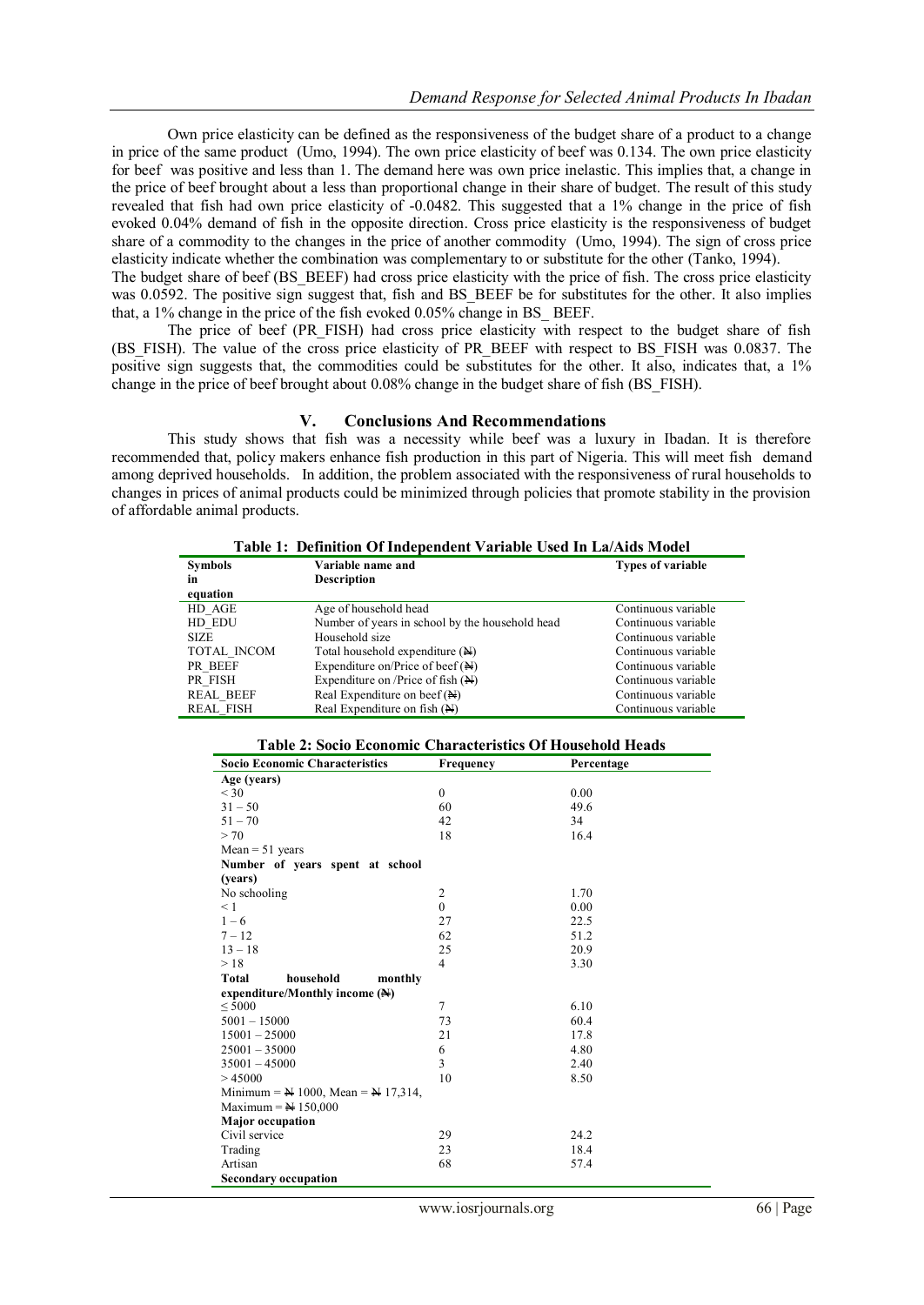| Demand Response for Selected Animal Products In Ibadan |  |  |  |  |  |  |
|--------------------------------------------------------|--|--|--|--|--|--|
|--------------------------------------------------------|--|--|--|--|--|--|

| No minor occupation                  | 66  | 54.8 |
|--------------------------------------|-----|------|
| Civil servant                        | 4   | 3.20 |
| Trading                              | o   | 4.80 |
| Artisan                              | 44  | 37.2 |
| <b>Sex</b>                           |     |      |
| Male                                 | 119 | 99.2 |
| Female                               |     | 0.80 |
| $\mathbf{A} \mathbf{A} + \mathbf{A}$ |     |      |

Source: Field survey, 2012.

# **Table 3: Socio Economic Characteristics Of The Entire Household Members**

| <b>Socio Economic Characteristics</b>        | Frequency        | Percentage |
|----------------------------------------------|------------------|------------|
| <b>Household size</b>                        |                  |            |
| 2                                            | $\mathbf{0}$     | 0.0        |
| $2 - 6$                                      | 68               | 56.4       |
| $7 - 11$                                     | 41               | 34.8       |
| $12 - 16$                                    | 8                | 6.40       |
| >16                                          | 3                | 2.40       |
| Mean = 7, Maximum = $19$                     |                  |            |
| contribution<br>Total monthly monetary<br>to |                  |            |
| household expenditure $(N)$                  |                  |            |
| $\leq 1000$                                  | $\mathbf{0}$     | 0.00       |
| $1000 - 2000$                                | 70               | 58         |
| $21000 - 40000$                              | 31               | 26.8       |
| $41000 - 60000$                              | 9                | 7.20       |
| $61000 - 80000$                              | 5                | 4          |
| $81000 - 10000$                              | 4                | 3.20       |
| >100000                                      |                  | 0.80       |
| Mean = $26$ 122. 500,                        | $Minimum = 1200$ |            |
| $Maximum = 160000$                           |                  |            |

Source: Field survey, 2012.

**Table 4: Demand Status Of Animal Products**

| <b>Demand status/Variables</b> | Frequency | Percentage |
|--------------------------------|-----------|------------|
| <b>Beef</b>                    |           |            |
| Demand                         | 83        | 69.2       |
| No demand                      | 37        | 30.8       |
| Fish                           |           |            |
| Demand                         | 108       | 90         |
| No demand                      | 12        | 10         |

Source: Field survey, 2012.

| Price $(N)$                      | Frequency | Percentage |
|----------------------------------|-----------|------------|
| <b>Beef</b>                      |           |            |
| No demand/No price               | 29        | 22.2       |
| $\leq 200$                       | 1         | 0.80       |
| $201 - 1200$                     | 18        | 15.6       |
| $1201 - 2200$                    | 45        | 40.8       |
| $2201 - 3200$                    | 11        | 8.30       |
| $3201 - 4200$                    | 10        | 8          |
| >4200                            | 6         | 4.30       |
| Mean = $\cancel{\text{N}}$ 1 807 |           |            |
| Fish                             |           |            |
| No price/No demand               | 12        | 10         |
| ${}_{500}$                       | 10        | 8.30       |
| $501 - 1500$                     | 50        | 31.9       |
| $1501 - 2500$                    | 33        | 28.3       |
| $2501 - 3500$                    | 8         | 6.70       |
| $3501 - 4500$                    | 3         | 2.50       |
| > 4500                           | 4         | 2.30       |
| Mean = $\cancel{+}$ 1 651:08     |           |            |

Source: Field survey, 2012.